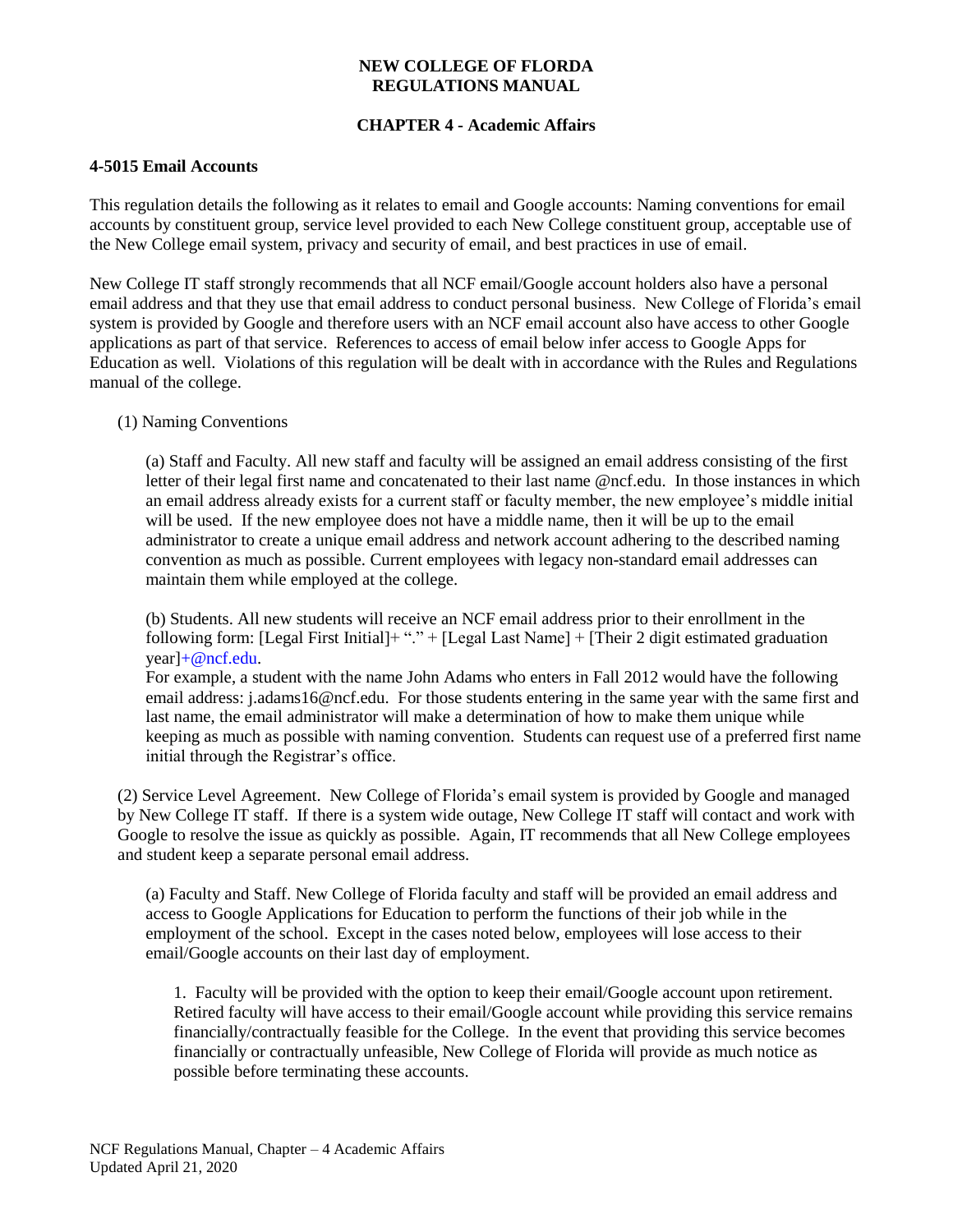#### **NEW COLLEGE OF FLORDA REGULATIONS MANUAL**

## **CHAPTER 4 - Academic Affairs**

2. Faculty who leave the college or do not have their contracts renewed will be given access to their email/Google account for 1 year.

(b) Students. All current enrolled students will be provided an email address and access to Google Applications for Education to be used for their academic work while enrolled at New College of Florida. Below describes when student email account access will be revoked:

1. Students who are expelled will lose access to their email/Google account immediately.

2. Students who withdraw from New College will lose access to their email/Google account 2 weeks after IT is notified by the registrar's office.

There should be no expectation that email will be saved in any form once account access is terminated.

(c) Graduates. Email/Google account access will be provided to degree earning alumni on a continuing basis. However, New College withholds the right to terminate email/Google account access if it becomes financially or contractually unfeasible to continue to provide this service or if an account remains stale or unused for over 12 months. As much advance notice as possible will be provided before these accounts will be terminated.

(3) Acceptable Use of Email. Violation of New College acceptable email use may result in disciplinary action dependent upon the nature of the violation. This could include immediate withdrawal from school, termination of employment or loss of email/Google account. Examples of prohibited uses included:

(a) Sending "spam", chain letters, or any other type of unauthorized widespread distribution of unsolicited email.

(b) Unauthorized access to other people's email.

(c) Use of email for commercial activities (except as authorized by New College).

(d) Sending of messages that constitute violations of New College's standards of student/employee conduct.

(e) Creation and use of false or alias email address.

(f) Use of email to transmit materials in violation of copyright law.

It is also the responsibility of New College employees, departments and divisions to be in compliance with College regulation 1-1010 Records Retention and Destruction for those email messages defined within the policy. The Office of Information Technology will provide (2) weeks temporary access to supervisors of terminated employees so that important files can be moved to archive storage. After the temporary access period has expired, IT will confirm with the appropriate department supervisor(s) that all email required to be retained has been moved to archive storage. The employee email account will then be removed from the system.

(4) Privacy and Security of Email. New College strives to provide the technical means that result in reliable and secure email service. However, as with many technical services, there is a human component that is beyond the controls of technology. Therefore, New College cannot guarantee the security, privacy or